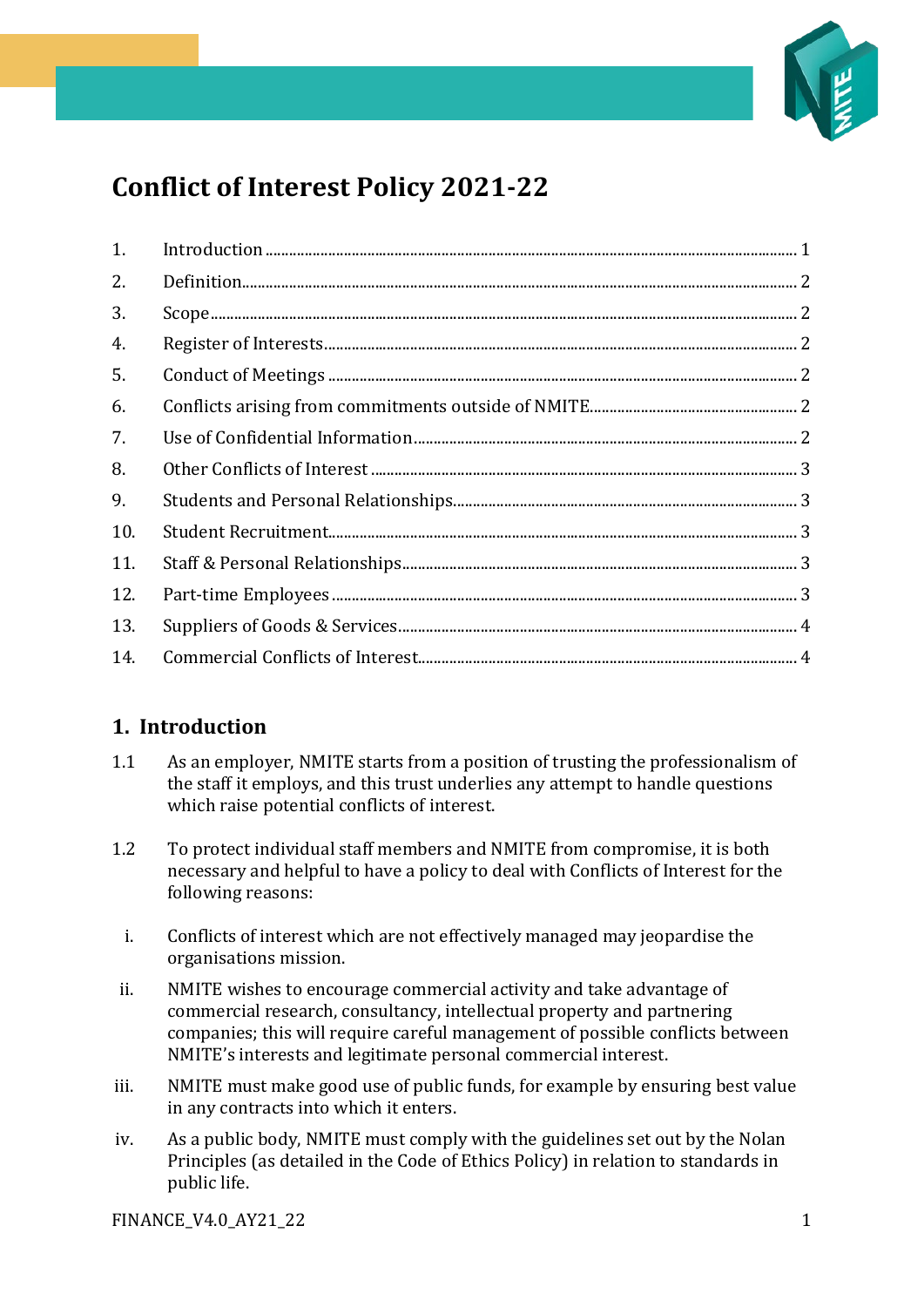

- 1.3 In summary, the Conflicts of Interest Policy provides a threefold approach:
	- i. Disclose always
- ii. Manage the conflict in most cases
- iii. Prohibit the activity when necessary to protect the public interest or the interests of NMITE.

# <span id="page-1-0"></span>**2. Definition**

2.1 A conflict between the official responsibilities of a person in a position of trust and any other interests the individual may have, e.g. where the individual could be seen to be influencing NMITE matters for actual or potential benefit or seeking such a gain at the expense of NMITE.

#### <span id="page-1-1"></span>**3. Scope**

- 3.1 This policy applies to all members of NMITE, including staff, students and volunteers. There is a separate policy for Trustees and the Senior Leadership Team.
- 3.2 The policy is communicated on an annual basis to all staff.

# <span id="page-1-2"></span>**4. Register of Interests**

4.1 All members of NMITE are responsible for supplying and updating the required information for NMITE's Register of Interests. The Register is maintained by the Company Secretary.

# <span id="page-1-3"></span>**5. Conduct of Meetings**

5.1 Any Finance and Resource Committee member who has a clear and substantial interest in a matter under consideration by the committee should declare that interest at any meeting where the matter is discussed whether that interest is already recorded in the register. At the discretion of the Chairperson, the member concerned should withdraw from the meeting during the relevant discussion or decision.

# <span id="page-1-4"></span>**6. Conflicts arising from commitments outside of NMITE**

6.1 A conflict may arise when a member of staff undertakes external commitments which interfere with obligations arising under their contract of employment with NMITE. Where a staff member wishes to undertake substantial commitments outside NMITE, it may be possible to negotiate a part-time contract with NMITE. Advice can be sought from the HR Department.

# <span id="page-1-5"></span>**7. Use of Confidential Information**

7.1 Individuals covered by these regulations should not use for personal gain any confidential information obtained through their involvement with NMITE.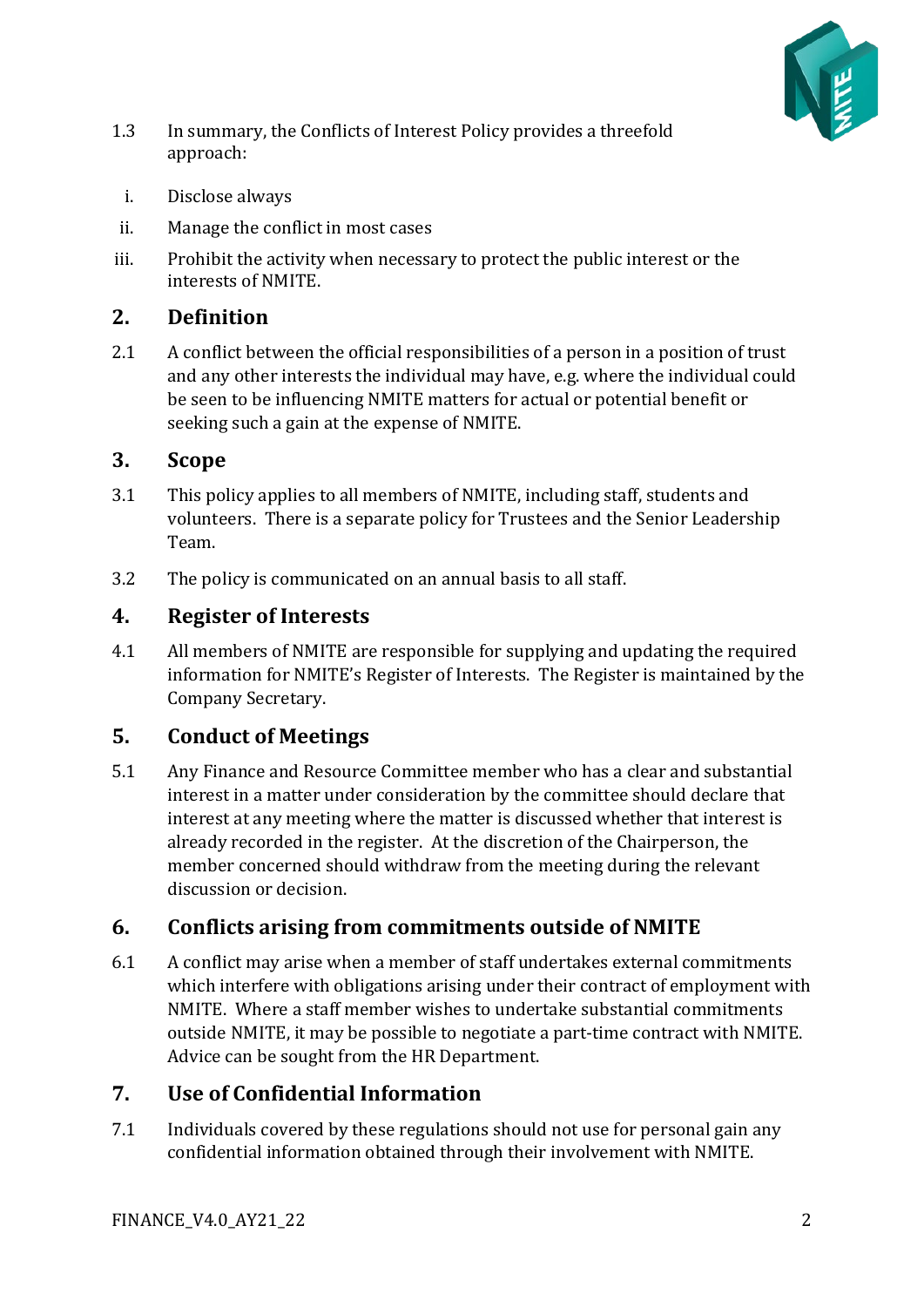

# <span id="page-2-0"></span>**8. Other Conflicts of Interest**

- 8.1 Other conflicts of interest may arise in a variety of situations, for example in relation to students or student applications, staff or applications for staff posts, organisations or individuals giving funds to NMITE, suppliers of goods or services, collaborative partners, Higher Education related partners or other outside organisations. The potential conflict may result from personal, social, financial, or business interests or ethical considerations. The question as to whether a particular circumstance will give rise to a potential conflict of interest may be difficult. The general principle to consider is whether the circumstances could reasonably be perceived to affect the judgement of the individual's decision making.
- 8.2 The areas set out below are not an exhaustive list. If in doubt, the individual should consult their head of department or the CEO.

#### <span id="page-2-1"></span>**9. Students and Personal Relationships**

- 9.1 Where there is a family or personal relationship between a member of the academic staff and a student, the staff member should inform their Manager, or in the case of the Manager, the CEO.
- 9.2 The staff member should take no part in the academic assessment of the student or in any other decision relating to the student, such as the award of a prize or scholarship. If the staff member attends a meeting of the board of examiners where the student is being assessed, the interest should be declared.

#### <span id="page-2-2"></span>**10. Student Recruitment**

- 10.1 Where there is a family or personal relationship between a member of staff and a student application, the member of staff should declare the interest to their Manager. They should take no part in the decision whether to offer a place to the applicant or advise on the nature of the offer.
- 10.2 Where an applicant has a connection with a member of staff or a donor or a potential donor to NMITE or there is a similar connection, extra care should be taken in deciding whether to offer a place to the applicant and the terms of the offer to ensure impartiality. The matter should be discussed with the Manager.

# <span id="page-2-3"></span>**11. Staff & Personal Relationships**

11.1 Where there is a family or personal relationship between two members of staff, neither member of staff should be involved in any decision or process affecting the other, including promotion, remuneration, discipline, or grievance.

#### <span id="page-2-4"></span>**12. Part-time Employees**

12.1 A part-time employee with commitments outside of NMITE should disclose such commitments to their Manager if there is an actual or perceived conflict of interest.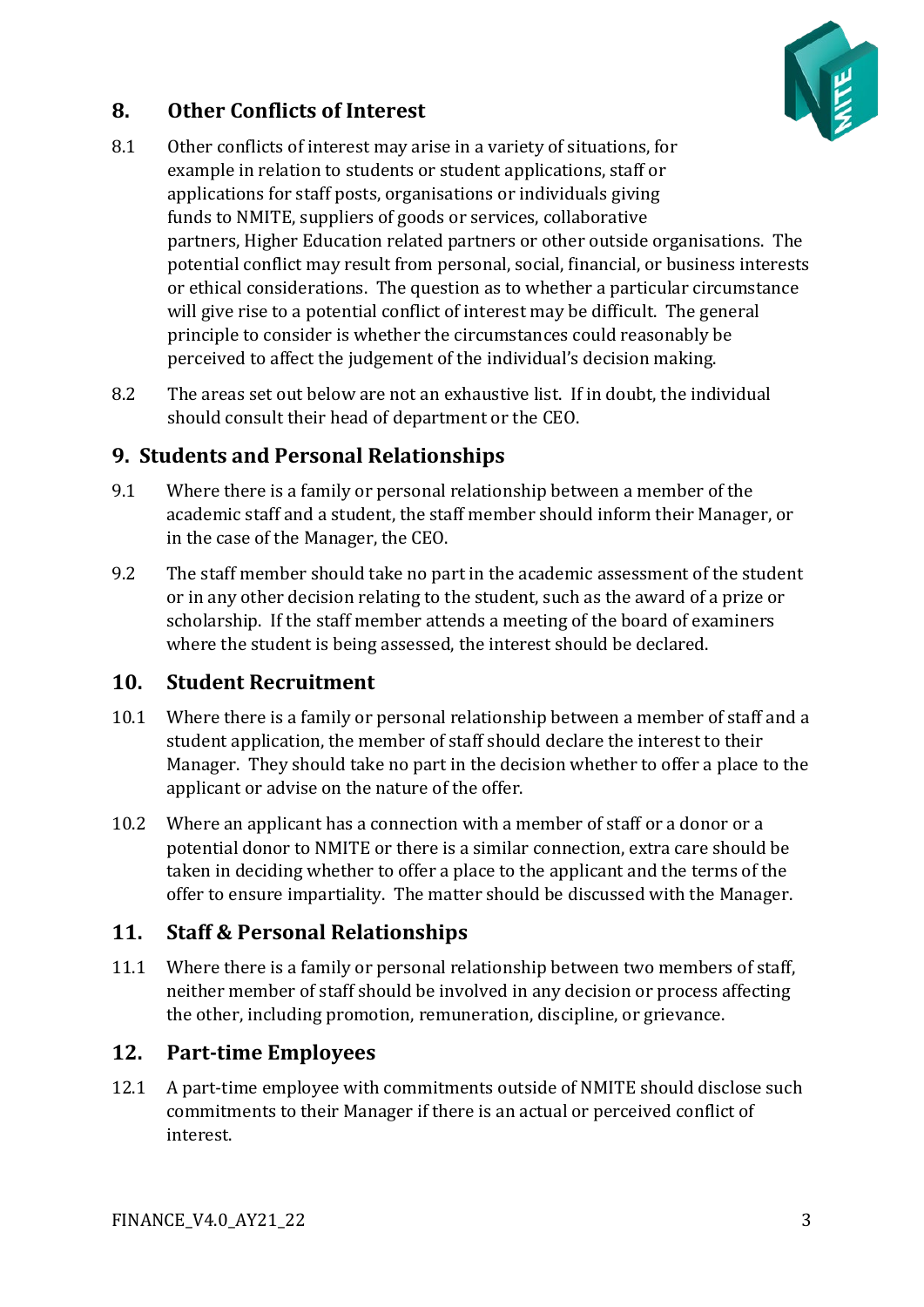

# <span id="page-3-0"></span>**13. Suppliers of Goods & Services**

13.1 All purchases for the supply of goods or services should comply with NMITE's Finance & Procurement Regulations, including the Code of Ethics. Where a conflict of interest could occur, those responsible for making the decision should take care in deciding which supplier or contractor to choose. To be able to show impartiality, individuals should take appropriate steps to ensure value for money. Advice may be sought from the Finance Director.

# <span id="page-3-1"></span>**14. Commercial Conflicts of Interest**

- 14.1 Difficulties may arise in the commercial exploitation of intellectual property, whether this takes the form of a partnering Company or commercial research or consultancy. The guiding principle is that individuals should declare their future intentions and association with a venture to their Manager and all other parties involved, so there is no doubt as to the responsibilities and interests of all involved.
- 14.2 There is an ongoing duty to disclose any significant changes in the level of involvement. This initial disclosure and any ongoing disclosure must be sufficiently detailed to allow an accurate and objective evaluation to be made.